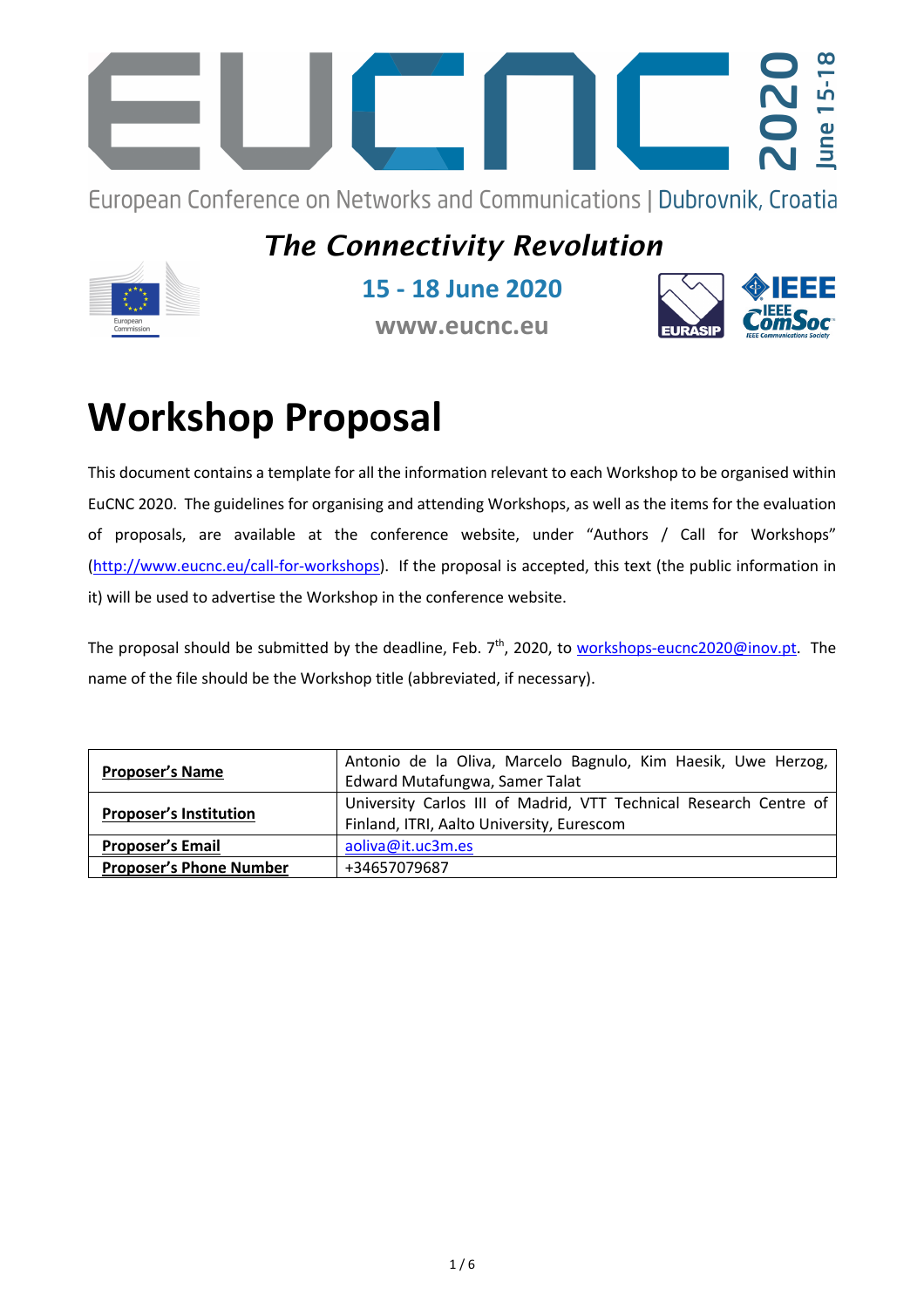**Dr. Antonio de la Oliva** received a Telecommunication Engineering degree in 2004, and a PhD in Telematics in 2008, both from the Universidad Carlos III de Madrid, where he worked as a research and teaching assistant from 2006 to 2008 and, since then, has worked as a Visiting Professor. He has authored over 40 publications in peerreviewed journals and conferences. He has been involved in IEEE 802 activities since 2007, contributing to several groups such as IEEE 802.11, IEEE 802.19.1, IEEE 802.21 and IEEE 802.1cf. He has also held several official positions, working as IEEE 802.21b vice-chair and currently as IEEE 802.21d Technical Editor. Regarding previous experience in European projects, he has 12 years of experience working in several research projects funded by the European Commission, such as Daidalos II, Onelab, CARMEN, MEDIEVAL, CROWD, and 5G-Crosshaul where he served as WP leader and deputy Coordinator. In addition, he has participated as conference organizer for the IEEE OnlineGreenComm, he has edited a special issue on Extremely Dense Networks for the IEEE Communications Magazine and he is currently serving as Area Editor of Elsevier Computer Communications and Wiley Wireless Communications and Mobile Computing. He is currently coordinating the EU/TW phase 2 H2020 5G-DIVE project and has coordinated the EU/TW phase 1 H2020 5G-CORAL project.

**Dr. Haesik Kim** (IEEE Senior Member) is Senior Scientist of 5G and beyond network team in VTT Technical Research Centre of Finland. He received the M.Sc and Ph.D. degree from Korea Advanced Institute of Science and Technology (KAIST) South Korea, in 2000 and Lancaster University UK, in 2009, respectively. He was a visiting PhD student in University of Bergen, Norway and a visiting researcher in National Institute of Information and Communications (NICT) Japan. From 2002 to 2006, he was with Samsung Advanced Institute of Technology (SAIT) where he focused on physical layer system design and standardisation in 3G, SDR and UWB project. From 2008 to 2009, he was with NEC UK where he was involved in 4G WiMAX system design and standardisation. He joined in VTT Technical Research Centre of Finland in 2010 and is currently focusing on advanced PHY and MAC layer system design. He made significant contributions to wireless communication area. (Ex. the world fastest UWB chipset development, a major contributor to WiMedia standard, dozens of patents holder deriving from his research, journal and conference papers in wireless communication area, etc.) He is an author of two books "Wireless Communications Systems Design (Wiley)" and "Design and Optimization for 5G Wireless Communications (Wiley)". He is a vice-chair of 5G PPP steering board. He is a series editor of IEEE Communications Magazine: Design and Implementation of Devices, Circuits and Systems and also an associate technical editor of IEEE Communications Magazine. He served as a conference chair, a session chair and a TPC member of major international journals (IEEE JSAC, etc.) and conferences (ICC, Globecom, VTC, PIMRC, etc.). He is the recipient of the International Conference on Wireless Communications and Signal Processing (WCSP) Best Paper Award in 2010. He as a coordinator, project manager and principle investigator has been involved in many research projects: EU, ESA, Finnish national

**Proposer's CV** (text up to 300 words)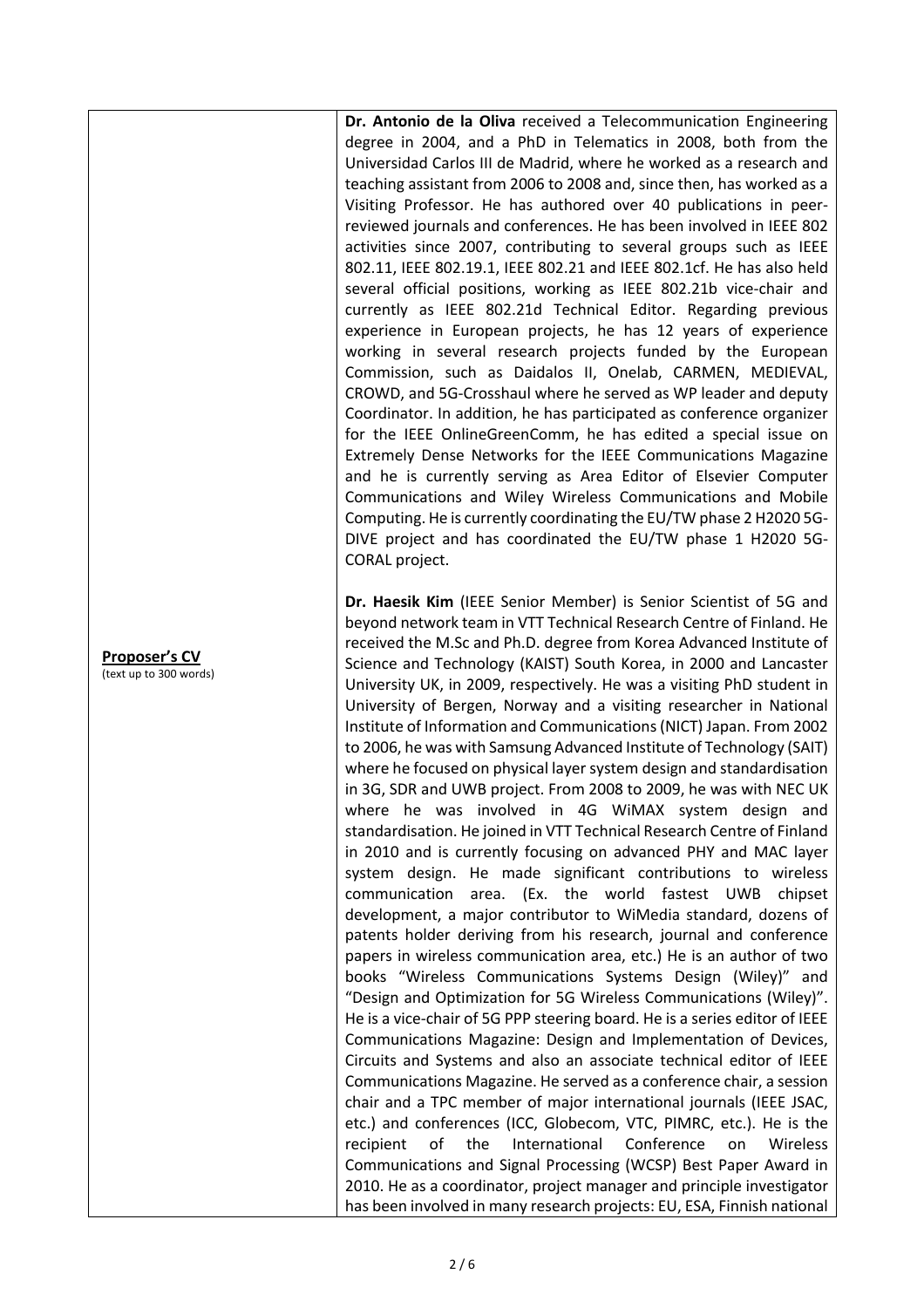projects. His current research interests include PHY and MAC layer system design, advanced coding theory, advanced MIMO, multicarrier system, interference mitigation techniques, resource allocation schemes, machine-type communications, ultra-reliable low latency communications, machine learning, etc.

**Dr. Marcelo Bagnulo** received the Electrical Engineering degree and the Ph.D. in Telecommunications in 2005, from Universidad Carlos III de Madrid (UC3M), Spain. He holds a tenured associate professor position at UC3M since 2008. His research interests include Internet architecture and protocols, inter-domain routing and security. He has published more than 60 papers in the field of advanced communications in journals and congresses (including INFOCOM and IEEE/ACM Transactions on Networking) and he is the author of 20 RFCs in the Internet Engineering Task Force (IETF) including the Shim6 protocol for IPv6 multihoming and the NAT64/DNS64 tools suite for IPv6 transition. Dr. Bagnulo was a member of the Internet Architecture Board between 2009 and 2011. He is currently the coordinator of the EU/BR project 5G-RANGE and he was the coordinator of the EU funded Trilogy 2 project.

**M.B.A, Msc. Uwe Herzog** has more than 20 years of professional experience in industry research. He joined Eurescom, the leading organisation for managing collaborative R&D in telecommunications, 20 years ago as programme manager, focusing on the areas of service platforms and mobile communication networks. In these areas he has managed a large number of studies and projects on topics which are of concern to the Eurescom member community of European telecom network operators. He has served as coordinator or project manager of several RTD projects under the European framework programmes. Uwe has also got experience in business and economic aspects from his MBA, from participating to innovation / spin-off activities at Deutsche Telekom and from serving as evaluator in the H2020 SME instrument focusing on Open Disruptive Innovation. He is member of the editorial board of the Eurescom mess@ge magazine and has authored numerous articles for the magazine as well as for IEEE, Wiley and e.g. Springer publications. Recent work is in the context of the NetWorld2020 (head of secretariat of NetWorld2020 ETP) and the 5G Infrastructure PPP – where Uwe participates in several projects and is the coordinator of the 5G-DRIVE and INSPIRE-5Gplus projects. Uwe holds a M.Sc. degree in electrical engineering from the University of Chemnitz, Germany, and an MBA from the University of Mannheim and ESSEC Business School Paris.

**Dr. Edward Mutafungwa** is a Staff Scientist and Project Manager at the Department of Communications and Networks (COMNET) of Aalto University School of Electrical Engineering. Currently he serves as project manager for the EU-Korea PriMO-5G project, Work Package Leader in TERAWAY project and the co-manager for the Finland test site of the 5G-MOBIX project. His current research interests are on ultra-dense networks and leveraging 5G for mission-critical or underserved areas.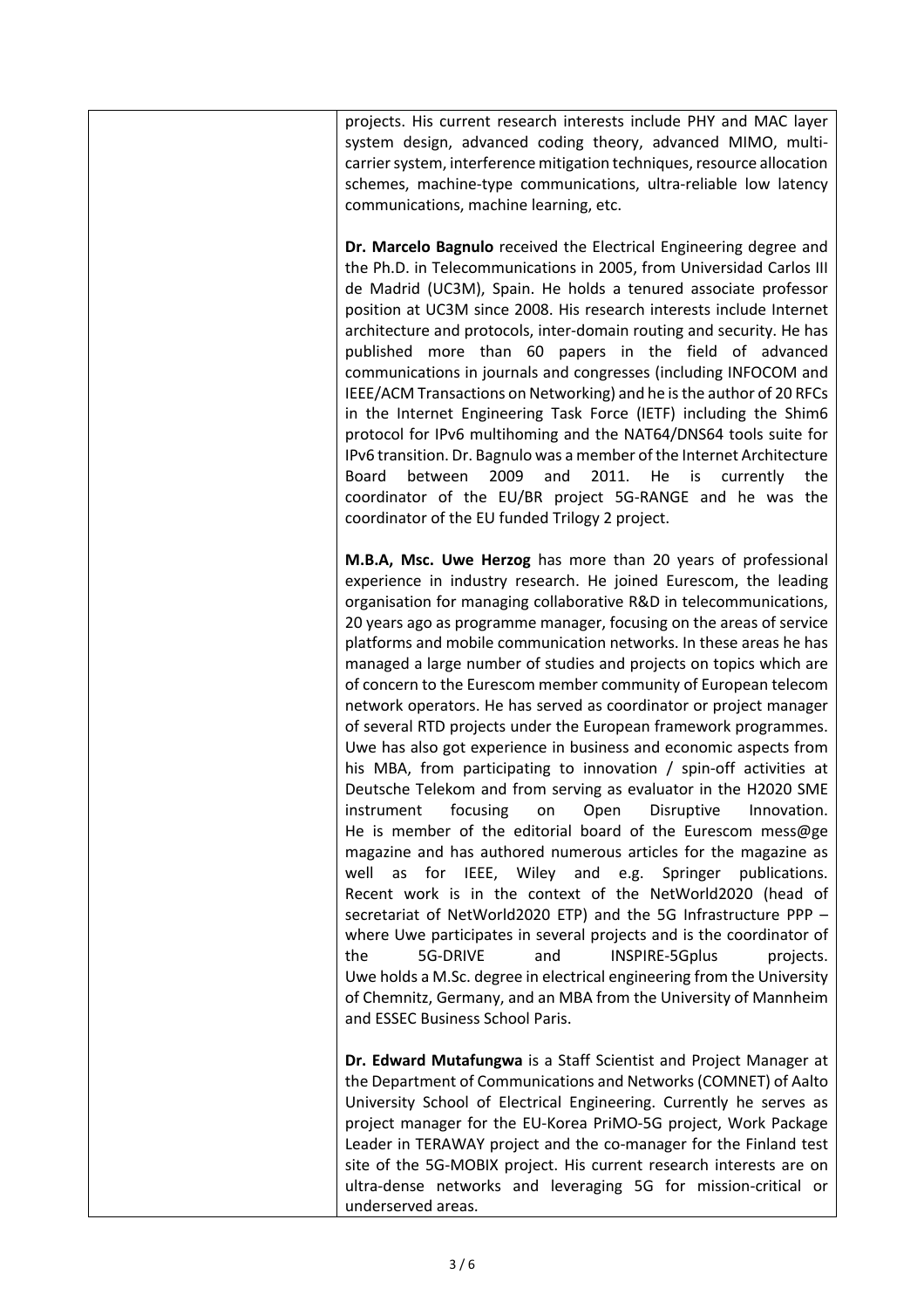|                                                                           | Dr. Samer T. Talat (Male) obtained his Electrical Engineering and<br>Computer Science Ph.D. degree in 2015, Communication Engineering<br>M.S. degree in 2005 from National Chiao Tung University, Taiwan.<br>Talat achieved his Electronic Engineering B.S. degree in 2002 from<br>Princess Sumaya University for Technology, Jordan. He has authored<br>several publications in the international peer-reviewed journal,<br>patents and conferences in the areas of cognitive wireless networks<br>scheduling, Next Generation Radio access and radio resource<br>management. Besides Academic, he was with FRC Component<br>Products Inc, Taiwan Branch from 2009 to 2015. Also, he was with E-<br>Tech Systems from 2002 to 2003. Dr. Talat was engaged with several<br>R&D Projects and have several years of experience in 3G, 4G, 5G &<br>Data technologies. Specifically, in the areas of WiMAX, LTE, NR. In<br>2016, he joined the Information and Communications Research<br>Laboratories at the Industrial Technology Research Institute.<br>Currently, his main research interests focused on 5G-Wireless Mobile<br>Communications including Device-to-Device Communications, Mobile<br>Computing, High-speed networks, AI and more. In addition, he has<br>been involved in different EU research projects such as 5G-Crosshaul<br>project, 5G-Coral, and 5G-Dive. In addition, leading demonstrates and<br>trials work packages involving technology integration between Taiwan<br>and European partners. Dr. Talat is participating in 3GPP RAN2/SA2 |
|---------------------------------------------------------------------------|--------------------------------------------------------------------------------------------------------------------------------------------------------------------------------------------------------------------------------------------------------------------------------------------------------------------------------------------------------------------------------------------------------------------------------------------------------------------------------------------------------------------------------------------------------------------------------------------------------------------------------------------------------------------------------------------------------------------------------------------------------------------------------------------------------------------------------------------------------------------------------------------------------------------------------------------------------------------------------------------------------------------------------------------------------------------------------------------------------------------------------------------------------------------------------------------------------------------------------------------------------------------------------------------------------------------------------------------------------------------------------------------------------------------------------------------------------------------------------------------------------------------------------------------------------------------|
|                                                                           | covering V2X, ATSSS, 5WWC, EC, ProSe and positioning for 5G Radio<br>system. Lastly, Dr. Talat has already submitted US and international<br>patents in his field of expertise.                                                                                                                                                                                                                                                                                                                                                                                                                                                                                                                                                                                                                                                                                                                                                                                                                                                                                                                                                                                                                                                                                                                                                                                                                                                                                                                                                                                    |
| Project<br>(indicate the project, if the proposal is<br>associate to one) | - 5G-DIVE (Taiwan)<br>- 5G-RANGE (Brazil)<br>- 5G-Allstar (Korea)<br>- 5G-Enhance (Japan)<br>- 5G-DRIVE (China)<br>- PriMO-5G (Korea)<br>- 5G-CONNI (Taiwan)<br>- FASTEN EU-BR (Brazil)<br>- Thor (Japan)<br>- EMPOWER (EC/USA CSA)                                                                                                                                                                                                                                                                                                                                                                                                                                                                                                                                                                                                                                                                                                                                                                                                                                                                                                                                                                                                                                                                                                                                                                                                                                                                                                                                |
| <b>Workshop Title</b>                                                     | Workshop on B5G key technology planning for EC collaboration with<br>other geographical regions (B5G-COLAB)                                                                                                                                                                                                                                                                                                                                                                                                                                                                                                                                                                                                                                                                                                                                                                                                                                                                                                                                                                                                                                                                                                                                                                                                                                                                                                                                                                                                                                                        |

٦

ń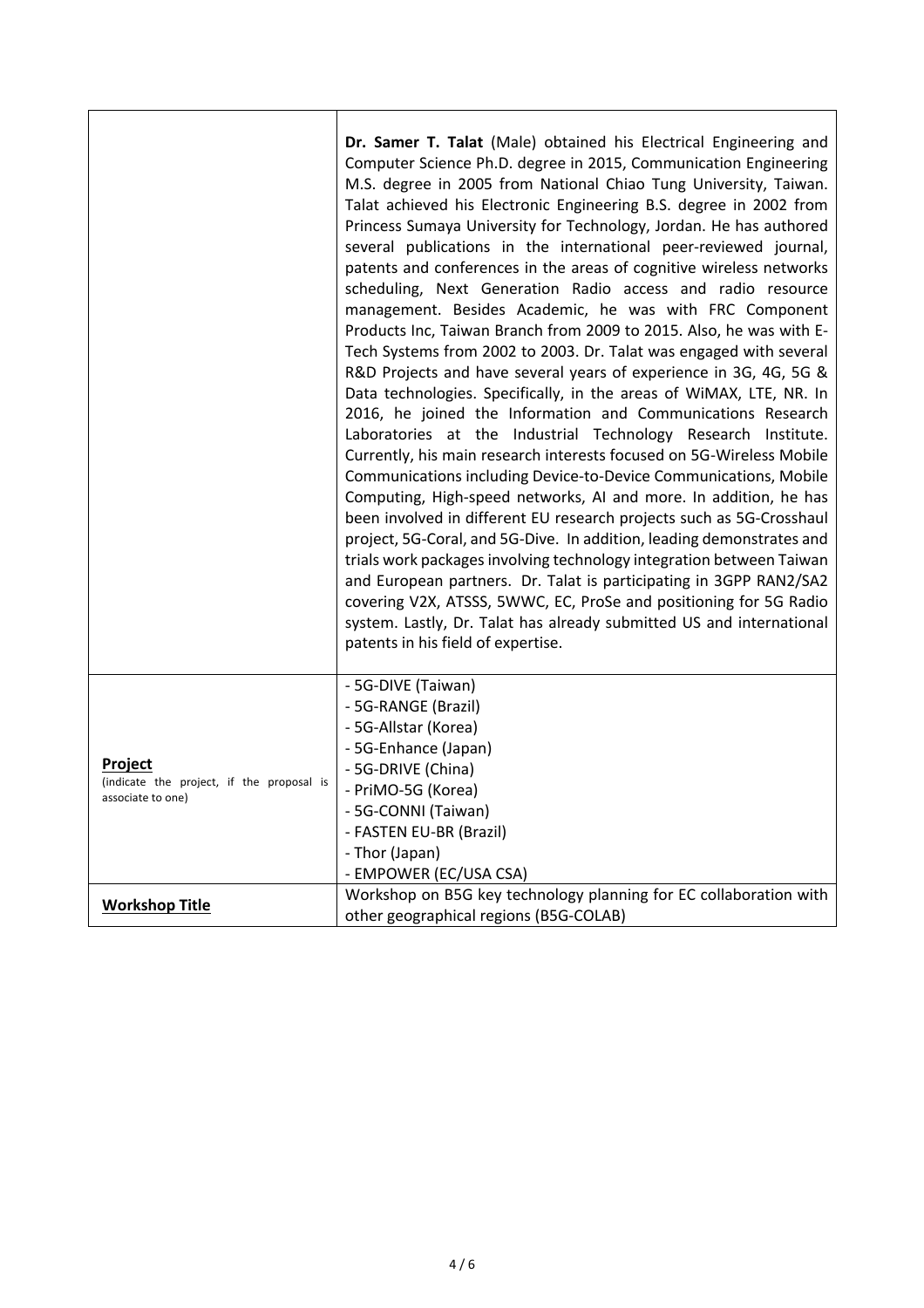| <b>Motivation</b><br><b>Background</b><br>and<br>(describe the motivation and background for<br>the Workshop, indicating why you think that<br>this is a good topic for a Workshop at EuCNC,<br>up to 300 words)                                          | The workshop is jointly organized by projects forming part of the EC<br>collaboration with other geographical regions: i) Brazil (5G-RANGE), ii)<br>China (5G-DRIVE), iii) Japan (5G-Enhance), iv) Korea (5G-Allstar and<br>PriMO-5G) and v) Taiwan (5G-DIVE and 5G-CONNI).<br>The projects involved in the geographical collaboration of the EC have<br>to driving industry adoption of 5G by promoting and nurturing<br>research in applications of 5G communications. All the above projects<br>represent the coordination between the EC and the different<br>governments on 5G development. The motivation of the workshop<br>will be to bring together experts from both Europe and other regions<br>to explore key topics of interest for B5G and future technological<br>trends in the different regions. The aim of the workshop is to give the<br>audience an idea of the key technologies that are identified on each<br>region as critical for their development and also to discuss possible<br>mechanisms to improve the cooperation, by analyzing the results of<br>the current projects.<br>The workshop targets <b>B5G</b> as a pathfinder for future actions by<br>pursuing the following goals:<br>Discuss progress and priorities with participating projects.<br>Ensure industry views are represented, also beyond 5G PPP.<br>Engage in a multi-stakeholder dialogue aimed at facilitating<br>contributions to the standards process. |
|-----------------------------------------------------------------------------------------------------------------------------------------------------------------------------------------------------------------------------------------------------------|-------------------------------------------------------------------------------------------------------------------------------------------------------------------------------------------------------------------------------------------------------------------------------------------------------------------------------------------------------------------------------------------------------------------------------------------------------------------------------------------------------------------------------------------------------------------------------------------------------------------------------------------------------------------------------------------------------------------------------------------------------------------------------------------------------------------------------------------------------------------------------------------------------------------------------------------------------------------------------------------------------------------------------------------------------------------------------------------------------------------------------------------------------------------------------------------------------------------------------------------------------------------------------------------------------------------------------------------------------------------------------------------------------------------------------------------------------------|
| <b>Structure</b><br>(describe the format of the workshop,<br>identifying the existence of keynote<br>speakers, panel, invited papers, technical<br>sessions, and so on; if available, the key<br>people speaking at the workshop should be<br>identified) | The workshop will be structured as follows:<br>Keynote presentations (90 min)<br>Pertti Jauhiainen (European Commission)<br>$\circ$<br>Prof. Kenta Umebayashi (Japan)<br>O<br>Prof. Seong-Lyun Kim (Korea)<br>$\circ$<br>Dr. Alain Mourad (USA/EC Collaboration), Director<br>$\circ$<br>InterDigital<br>Dr. Li-Fung Chang (Taiwan), Director of the 5G Office<br>director of<br>Mr.<br>José<br>Gotijo,<br>the<br><b>Brazilian</b><br>$\circ$<br>Ministry of Science, Technology, Innovation and<br>Communication<br>Coffee break.<br>Panel/discussion table on current activities per geographical<br>region and future plans for B5G (120 minutes). Participants<br>representing the following projects:<br>5G-DIVE (Taiwan)<br>$\circ$<br>5G-RANGE (Brazil)<br>$\circ$<br>5G-Allstar (Korea)<br>$\circ$<br>5G-Enhance (Japan)<br>$\circ$<br>5G-DRIVE (China)<br>$\circ$<br>PriMO-5G (Korea)<br>$\circ$<br>5G-CONNI (Taiwan)<br>$\circ$<br><b>FASTEN EU-BR (Brazil)</b><br>$\circ$<br>ThoR (Japan)<br>$\circ$<br>EMPOWER (EC/USA CSA)<br>$\circ$                                                                                                                                                                                                                                                                                                                                                                                                          |